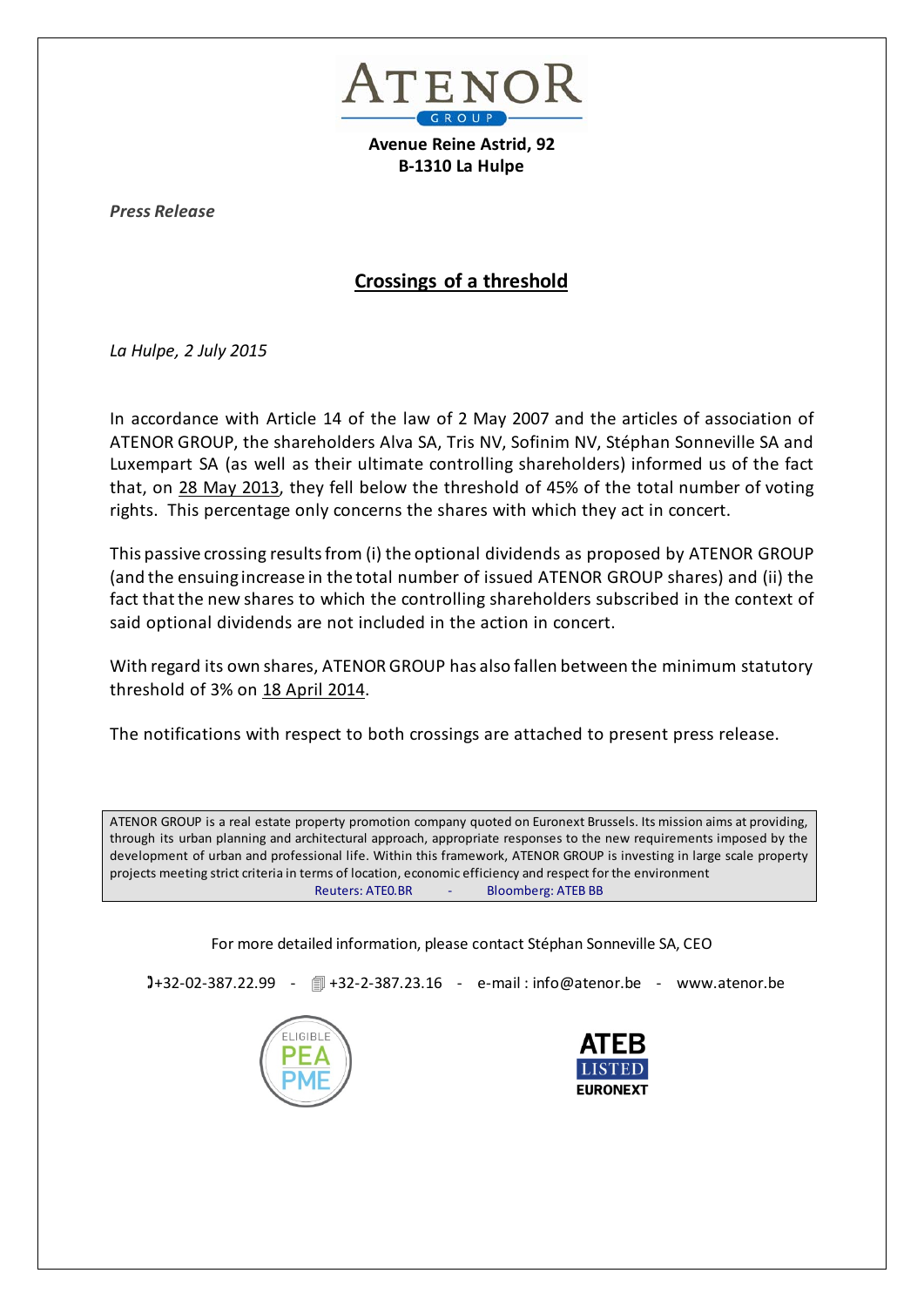| <b>FORMULAIRE TR-1 BE</b> |  |
|---------------------------|--|
| <b>PART I</b>             |  |

|  |  | 1) Statut de la notification |  |  |  |  |  |
|--|--|------------------------------|--|--|--|--|--|
|--|--|------------------------------|--|--|--|--|--|

| Définitive | $\overline{a}$ |  |
|------------|----------------|--|
|------------|----------------|--|

2) Emetteur

Nom ATENOR GROUP Numéro d'identification 0403-209-303

#### 3) Motif de la notification

Franchissement de seuil passif

## 4) Notification par

Des personnes agissant de concert qui ont conclu un accord portant sur l'exercice de leurs droits de vote, en vue de mener une politique

 $m<sub>0</sub>1$ 

 $\ddot{\bullet}$ 

 $\ddot{\bullet}$ 

į.

5) Personne(s) tenue(s) à notification

٠ř

| <b>Nom</b><br>(& forme juridique pour les personnes morales) | Adresse (pour les personnes morales)                           |
|--------------------------------------------------------------|----------------------------------------------------------------|
| <b>Alva SA</b>                                               | Avenue de la Chenaie 175, B-1180 Bruxelles                     |
| Philippe Vastapane                                           | Rue Spierzell 5, L-8063 Berlrange                              |
| Patricia Vastapane                                           | Bâliment le National - Rue Chetzeron 1 - CH 3963 Crans-Montana |
| Tris NV                                                      | Rijvisschestraat 118, B-9052 Zwijnaarde                        |
| Iberanfra (STAK)                                             | Claude Debussystraat 24, NL-1082 MD Amsterdam                  |
| Sofinim NV                                                   | Avenue Bisschofsheim 11, B-1000 Bruxelles                      |
| Het Torentje (STAK)                                          | Westblaak 89, NL-3012 KG Rotterdam                             |
| Stéphan Sonneville SA                                        | Rue de Mont Lassy 62B, B-1380 Lasne                            |
| Stéphan Sonneville                                           | Rue de Mont Lassy 62B, B-1380 Lasne                            |
| <b>Luxempart SA</b>                                          | Rue Léon Laval 12, L-3372 Leudelange                           |

6) Cédant(s) des droits de vote (A remplir uniquement lorsque l'article 7 de la loi du 2 mai 2007 est d'application)

|                                 | Nom<br>(& forme juridique pour les personnes morales)             | Adresse (pour les personnes morales)                                                                                            |           |
|---------------------------------|-------------------------------------------------------------------|---------------------------------------------------------------------------------------------------------------------------------|-----------|
|                                 | Veuillez compièter "part il" pour les coordonnées des personnes   | <b>Cliquez</b><br>visées aux points 6 et 6                                                                                      | $\ddot{}$ |
| 7) Date de dépassement de seuil |                                                                   |                                                                                                                                 |           |
|                                 | 28/05/2013                                                        | (DD/MM/YYYY)                                                                                                                    |           |
| 8) Seuil franchi (en %)         |                                                                   |                                                                                                                                 |           |
|                                 | 45                                                                |                                                                                                                                 |           |
|                                 | 10                                                                | Si la participation est tombée en dessous du seuil minimum, il vous est loisible de ne pas donner de données chiffrées au point |           |
| 9) Dénominateur                 |                                                                   |                                                                                                                                 |           |
|                                 | 5,251,918                                                         |                                                                                                                                 |           |
|                                 | Veuillez compléter le dénominateur avant d'introduire les détails |                                                                                                                                 |           |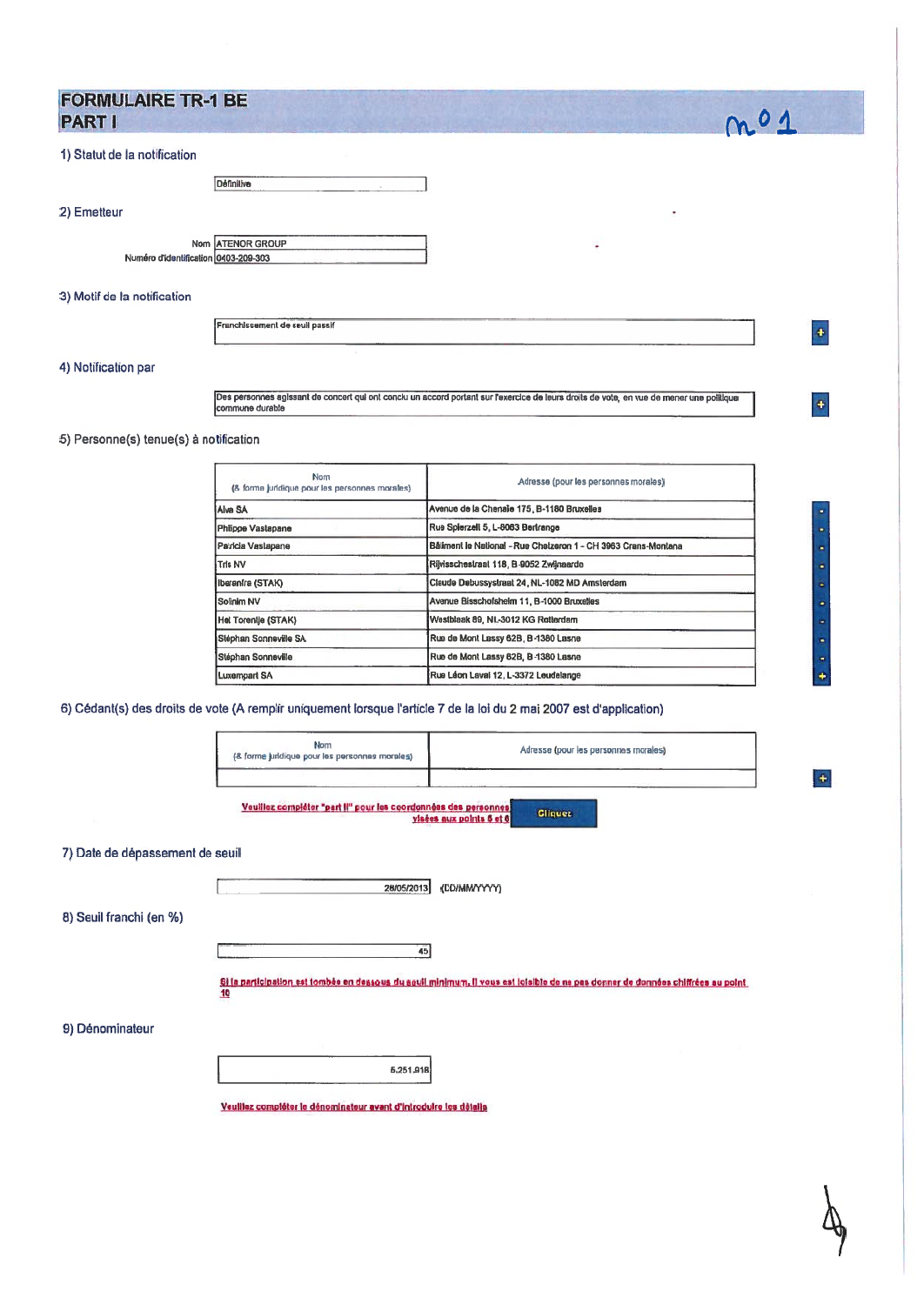## 10) Détails de la notification

| A) Droits de vote            | Notification précédente |                                 | Après la transaction  |                          |                       |  |
|------------------------------|-------------------------|---------------------------------|-----------------------|--------------------------|-----------------------|--|
|                              | # droits de vote        |                                 | # droits de vote      |                          | % de droits de vote   |  |
| Détenteurs de droits de vote |                         | Attachés à des<br><b>Litres</b> | Non liés à des titres | Altachés à des<br>titres | Non liés à des titres |  |
| Alva SA                      | 504.880                 | 504,680                         |                       | 9,61%                    |                       |  |
| Philippe Vastapane           | ٥                       | ٥                               |                       | 0,00%                    |                       |  |
| Patricia Vastapane           | 0                       | ٥                               |                       | 0,00%                    |                       |  |
| Sous total                   | 504,880                 | 504,680                         |                       | 9,61%                    |                       |  |
| <b>Tris NV</b>               | 604,880                 | 604,880                         |                       | 11,52%                   |                       |  |
| Iberanfra (STAK)             | ٥                       | o                               |                       | 0,00%                    |                       |  |
| Sous lotal                   | 604,880                 | 604.880                         |                       | 11,52%                   |                       |  |
| Sofinim SA                   | 604,880                 | 692,880                         |                       | 11,29%                   |                       |  |
| Het Torentje (STAK)          | 0                       | O                               |                       | 0,00%                    |                       |  |
| Sous total                   | 604,880                 | 592,880                         |                       | 11.29%                   |                       |  |
| Stéphan Sonneville SA        | 150,500                 | 150,500                         |                       | 2,87%                    |                       |  |
| Stéphan Sonneville           | o                       | o                               |                       | 0,00%                    |                       |  |
| Sous (ötal                   | 150,500                 | 150,500                         |                       | 2,87%                    |                       |  |
| Luxempart SA                 | 505,000                 | 505,000                         |                       | 9,62%                    |                       |  |
| <b>TOTAL</b>                 |                         | 2358140                         | 0                     | 44,90%                   | 0,00%                 |  |

Commencer d'abord par les "groupes" de détenteurs.<br>Alouter les sous-totaux puis terminer par les détenteurs seuls<br>Les totaux , les "aous-totaux" et les % seront mis à lour après avoir utilisé le<br>touche <CALCULER> ci dessou

| B) Instruments financiers assimilés                        | Après la transaction        |                 |                                                 |                                                                                    |                                                                                                       |
|------------------------------------------------------------|-----------------------------|-----------------|-------------------------------------------------|------------------------------------------------------------------------------------|-------------------------------------------------------------------------------------------------------|
| <b>Détenteurs</b><br>d'instruments financiers<br>assimilés | Type d'instrument financier | Date d'échéance | Dale ou délai<br>d'exercice ou de<br>conversion | # droits de vote<br>pouvant être<br>acquis en cas<br>d'exercice de<br>l'instrument | I% da droits de vole                                                                                  |
|                                                            | <b>TOTAL</b>                |                 | (par rapport à toutes les dates d'échéance)     | o                                                                                  | 0,00%                                                                                                 |
|                                                            |                             |                 |                                                 |                                                                                    | Les totaux ne seront mis à jour qu'après avoir utilisé la touche <calculer><br/>ci dessous</calculer> |

| TOTAL (Droits de vote & Instruments financiers<br>lassimilési |                 | # de droits de vote   % de droits de vot |        |
|---------------------------------------------------------------|-----------------|------------------------------------------|--------|
|                                                               | <b>CALCULER</b> | 2.358.140                                | 44.90% |

11) Chaîne des entreprises contrôlées par l'intermédiaire desquelles la participation est effectivement détenue (le cas échéant)

#### Veuillez décrire ici ou joindre le schéma en annexe à votre envoi

Cfr. Annexe 1 à cette déclaration

12) En cas de droits de vote détenus suite à une procuration en vue d'une seule AG

cessera de Détenteur détenin/détiendre à  $|0|$ droits de vote à partir du nouveau

 $\left| \cdot \right|$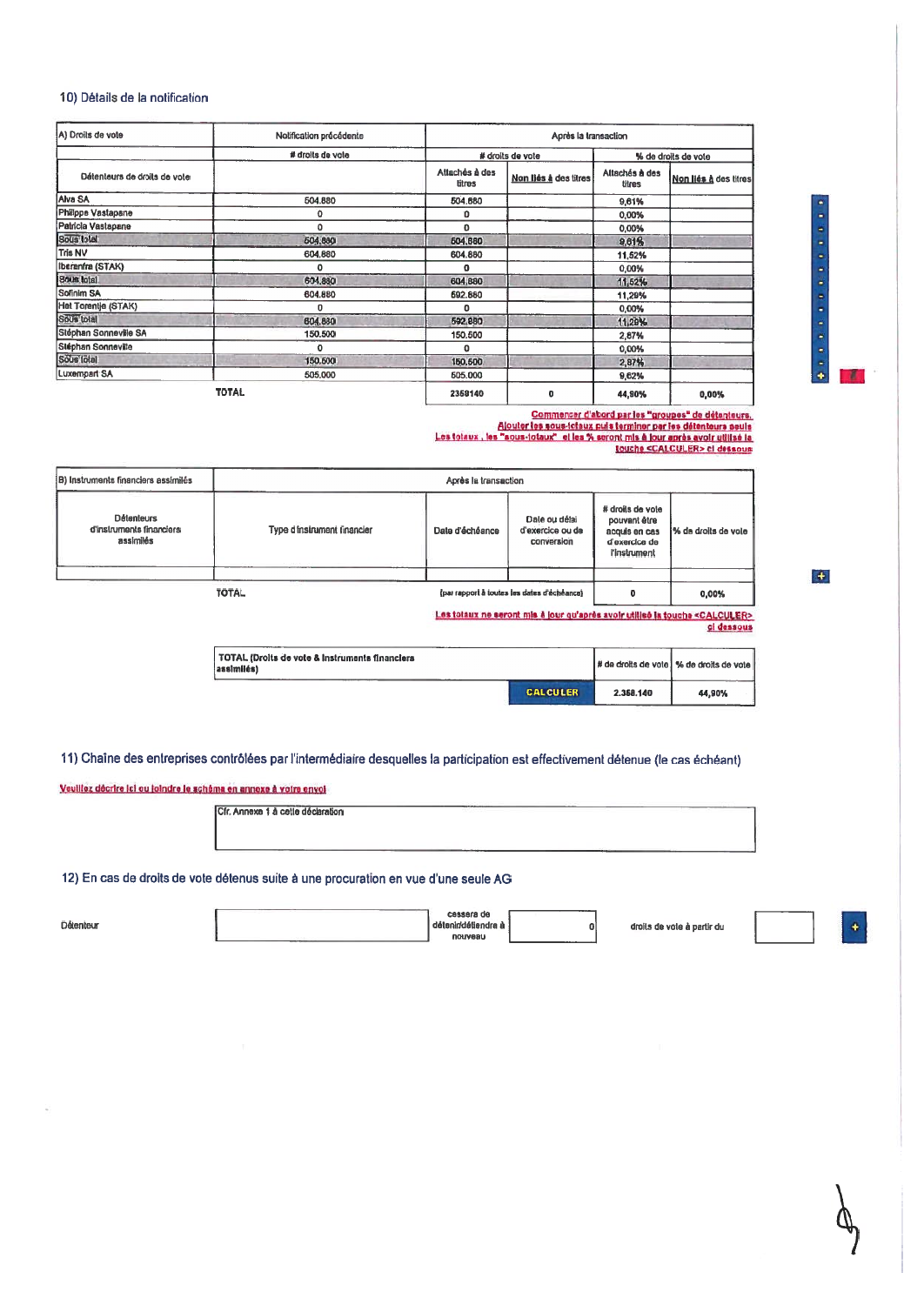## 13) Information supplémentaire

| A) Obligations convertibles et droits à la souscription de titres conférant le droit de vote non encore émis détenus |                             |                                  |                                                 |        |                                                                                            |  |
|----------------------------------------------------------------------------------------------------------------------|-----------------------------|----------------------------------|-------------------------------------------------|--------|--------------------------------------------------------------------------------------------|--|
| Détenteur                                                                                                            | Type d'instrument financier | Date d'échéance<br>(DD/MM/YYYYY) | Date ou délai<br>d'exercice ou de<br>conversion | Nombre | # droits de vote pouvant être acquis en cas<br>d'exercice ou de conversion de l'instrument |  |
|                                                                                                                      |                             |                                  |                                                 |        |                                                                                            |  |

30/08/2015 (DD/MM/YYYY)

Signature

| C) Remarques |
|--------------|
|--------------|

La notification ne porte que sur les actions avec lesquelles les actionnaires agissent de concert et qui font l'objet d'une convention d'actionnaires.

Fait à

Ú.

La Hulpe

Le

Nom & qualité

Stéphan Sonneville SA (représentée par Stéphan Sonneville)

 $M_{1}$  $\begin{array}{c} \bullet \\ \bullet \end{array}$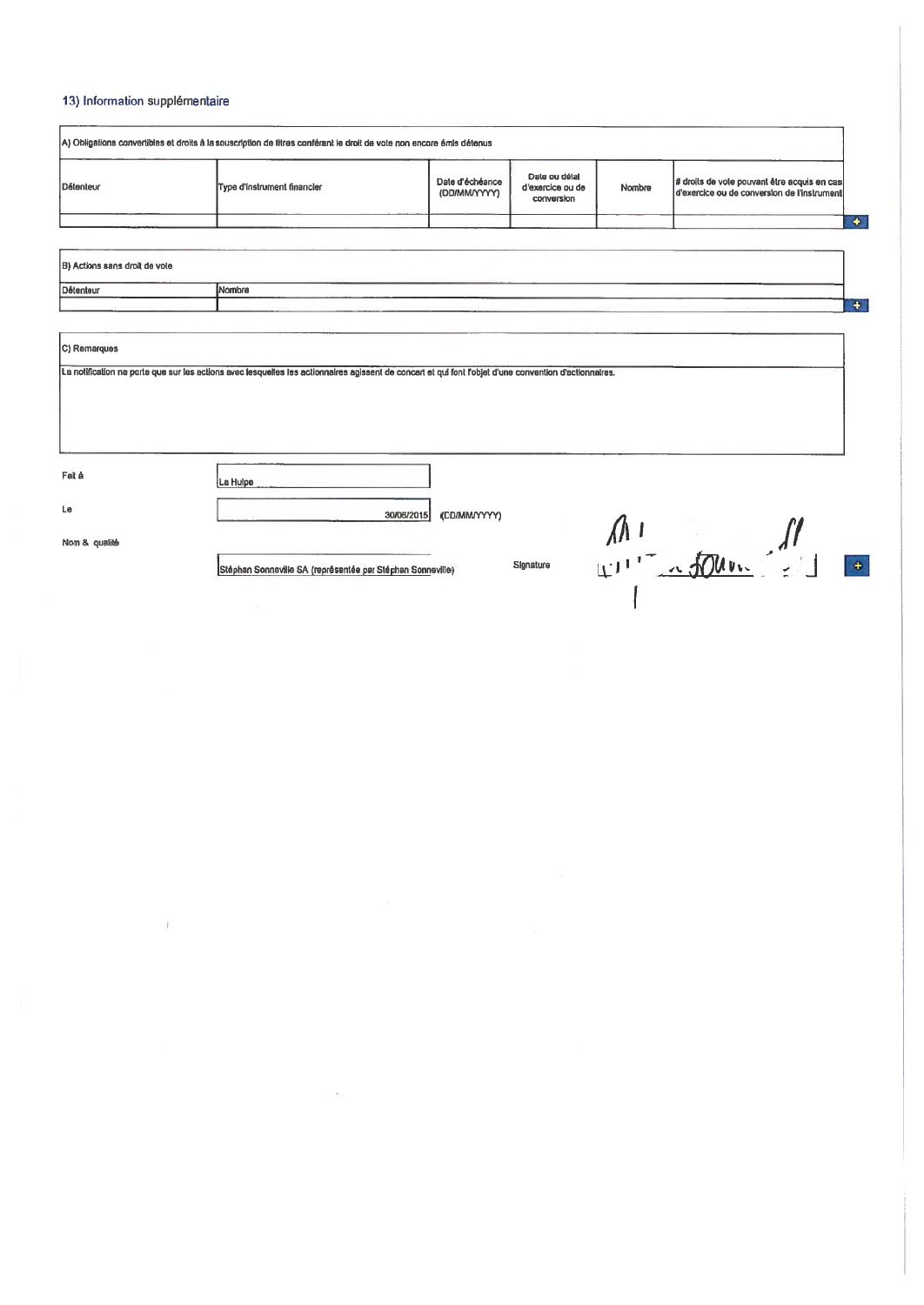## ANNEXE 1 - CHAINES DE CONTROLE (CFR. POINT 11 - FORMULAIRE TR-1BE)

- $(i)$ Alva SA:
	- Alva SA est contrôlée par Les Viviers SA, une société de droit Luxembourgeois. Les Viviers SA est contrôlée par:
		- o Monsieur Philippe Vastapane
		- o Madame Patricia Vastapane
- $(ii)$ Tris NV:
	- Tris NV est contrôlée par 3D NV.  $\bullet$
	- 3D NV est contrôlée par « stichting administratiekantoor » Iberanfra.  $\bullet$
- $(iii)$ Sofinim NV:
	- $\bullet$ Sofinim NV est contrôlée par Ackermans & Van Haaren NV, une société de droit belge.
	- Ackermans & Van Haaren NV est contrôlée par Scaldis Invest NV, une société de droit belge.
	- Scaldis Invest NV est contrôlée par Belfimas NV, une société de droit belge.
	- Belfimas NV est contrôlée par Celfloor S.A., une société de droit luxembourgeois.
	- Celfloor S.A. est contrôlée par Apodia International Holding B.V., une société constituée sous le droit néerlandais.
	- Apodia International Holding B.V. est contrôlée par Palamount N.V., une société constituée  $\bullet$ sous le droit des Antilles néerlandaises.
	- Palamount N.V. est contrôlée par Het Torentje, une « stichting administratiekantoor »,  $\bullet$ constituée sous le droit néerlandais.
- $(iv)$ Stéphan SONNEVILLE SA :
	- Stéphan Sonneville SA est contrôlée par Stéphan Sonneville.  $\bullet$  .
- $(v)$ **Luxempart SA:** 
	- $\bullet$ Aucune entité ou personne physique ne détient le contrôle ultime de Luxempart SA, société cotée en bourse de Luxembourg. Toutefois, Luxempart SA a un actionnaire de référence qui est Foyer Finance SA, une société de droit luxembourgeois.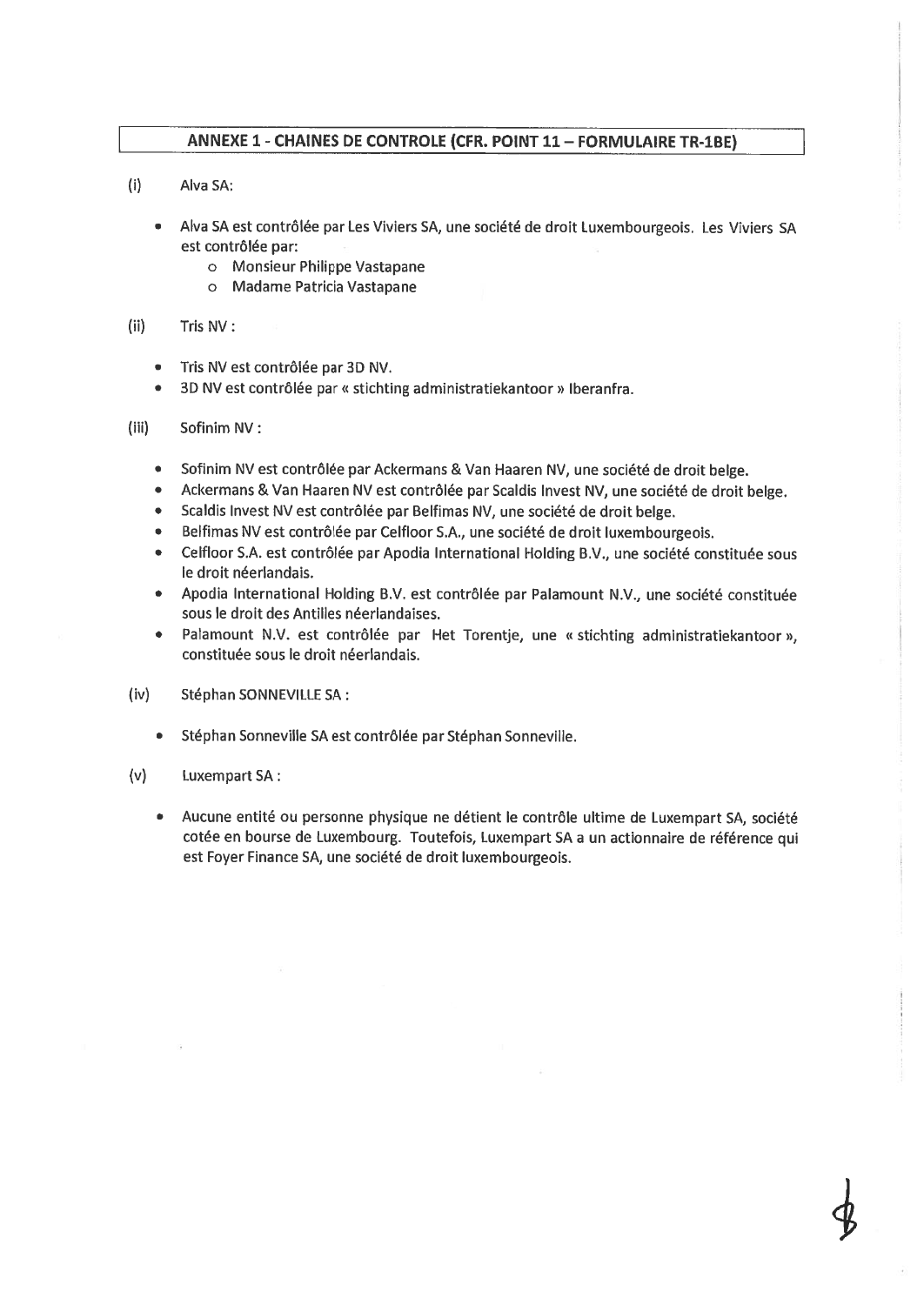| <b>FORMULAIRE TR-1 BE</b><br><b>PART I</b>                                                                           | n 0)                                                                                                                               |   |
|----------------------------------------------------------------------------------------------------------------------|------------------------------------------------------------------------------------------------------------------------------------|---|
| 1) Statut de la notification                                                                                         |                                                                                                                                    |   |
| Dáfinitive                                                                                                           |                                                                                                                                    |   |
| 2) Emetteur                                                                                                          |                                                                                                                                    |   |
| <b>ATENOR GROUP</b><br>Nom<br>Numéro d'identification 0403-209-303                                                   |                                                                                                                                    |   |
| 3) Motif de la notification                                                                                          |                                                                                                                                    |   |
| Franchissement vers le bas du seuil minimum                                                                          |                                                                                                                                    |   |
| Acquisition ou cession de titres conférant le droit de vote ou de droits de vote                                     |                                                                                                                                    |   |
| 4) Notification par                                                                                                  |                                                                                                                                    |   |
| Une entreprise mère ou une personne détenant le contrôle                                                             |                                                                                                                                    | ٠ |
| 5) Personne(s) tenue(s) à notification                                                                               |                                                                                                                                    |   |
| Nom<br>(8 forme juridique pour les personnes morales)                                                                | Adresse (pour les personnes morales)                                                                                               |   |
| Alenor Group                                                                                                         | Avenue Reine Astrid 92, 1310 La Hulpe                                                                                              | ٠ |
| 6) Cédant(s) des droits de vote (A remplir uniquement lorsque l'article 7 de la loi du 2 mai 2007 est d'application) |                                                                                                                                    |   |
| Nom<br>(& forme juridique pour les personnes morales)                                                                | Adresse (pour les personnes morales)                                                                                               |   |
| Veuillez complèter "part il" pour les coordonnées des personnes                                                      | <b>Cliquez</b><br>visées aux points 5 et 8                                                                                         | ٠ |
| 7) Date de dépassement de seuil                                                                                      |                                                                                                                                    |   |
|                                                                                                                      |                                                                                                                                    |   |
| 18/04/2014<br>8) Seuil franchi (en %)                                                                                | (DD/MM/YYYY)                                                                                                                       |   |
| 3                                                                                                                    |                                                                                                                                    |   |
|                                                                                                                      | Si la participation est tombée en dessous du seuli minimum. Il vous est loisible de ne pas donner de données chiffrées au point 10 |   |
| 9) Dénominateur                                                                                                      |                                                                                                                                    |   |
| 5,251.918                                                                                                            |                                                                                                                                    |   |
| Veuillez complèter le dénominateur avant d'introduire les détails                                                    |                                                                                                                                    |   |
| 10) Détails de la notification                                                                                       |                                                                                                                                    |   |

| A) Droits de vote            | Notification précédente |         | Après la transaction                        |                          |                       |  |  |
|------------------------------|-------------------------|---------|---------------------------------------------|--------------------------|-----------------------|--|--|
| Détenteurs de droits de vote | # droits de vote        |         | # droits de vole                            | % de droits de vote      |                       |  |  |
|                              |                         |         | Attachés à des titres Non liés à des titres | Altachés à des<br>titres | Non liés à des titres |  |  |
| <b>Atenor Group SA</b>       | 7.583                   |         |                                             | 0.00%                    |                       |  |  |
| Alenor Group Investment SA   | 150,000                 | 150,000 |                                             | 2.86%                    |                       |  |  |
| Sous total                   | 157,583                 | 150,000 |                                             | 2,88%                    |                       |  |  |
| <b>TOTAL</b>                 |                         | 150000  |                                             | 2.86%                    | 0,00%                 |  |  |

 $\bar{a}$ 

Commencer d'abord par les "groupes" de délenieurs.<br>Alouter les sous-totaux puis terminer par les délenieurs seuls<br>Les totaux, les "sous-lotaux" et les % seront mis à lour aorès avoir utilisé la<br>jouche «CALCULER» et dessous